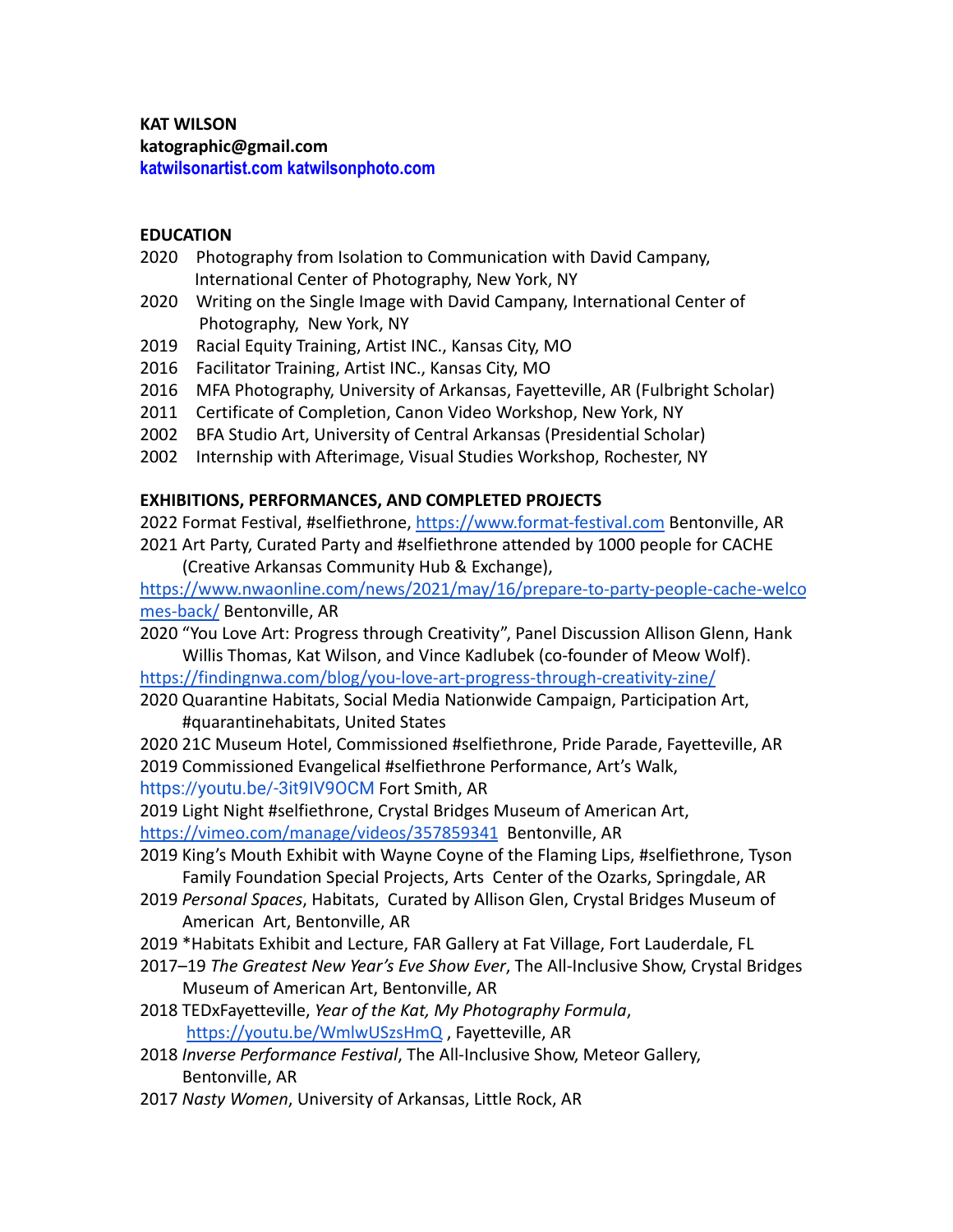- 2015 *Habitats* of Living Treasures, Historic Arkansas Museum, Little Rock
- 2014 *Layers*, Art and Letters, Springfield, AR
- 2014 Studio Visit for *State of Art*, Crystal Bridges, Bentonville, AR
- 2014 Filmed and Directed Documentary "Winston", Arkansas Heritage Project and the Historic Arkansas Museum, Little Rock, AR
- 2015 The Louvre, Fifth Annual Exposure Award Competition, Paris, France
- 2013 *Portrayal*, MFA Exhibition, University of Arkansas, Fine Arts Gallery, Fayetteville, AR
- 2013 *SPE Combined Caucus Exhibition,* Harrington College of Design, Chicago, IL
- 2013 *F-Stop: A Collaborative Photography Exhibition*, sUgAR Projects, Lala Land, Fayetteville, AR
- 2012 *Home: Various Artists Exhibition*, Anne Kittrell Gallery, University of Arkansas, Fayetteville, AR
- 2012 *untitled /* Group MFA Exhibition, University of Arkansas, Fine Arts Gallery, Fayetteville, AR
- 2011\* *Habitats*, Exit Gallery, University of Nevada, Reno
- 2011 *Dreamscapes: An Experimental MFA Collaboration*, Collaborative Installation with Dillenia Garcia Video, University of Arkansas, Fine Arts Gallery, Fayetteville, AR
- 2001–13 The 44th, 46th, 48th, 52nd, 53rd, 54th and 55th Juried Delta Awards Exhibit: Arkansas Arts Center, Little Rock, AR
- 2011 *Focus on the Fort: Three Photographic Perspectives*, The Chancellor's Coalition, UAFS, Fort Smith, AR
- 2011\* *Habitats*, Baum Gallery, University of Central Arkansas, Conway, AR
- 2010\* *Habitats*, Fayetteville Underground Gallery, Fayetteville, AR
- 2010\* *Habitats*, Arkansas Community Arts Cooperative, Little Rock, AR
- 2009 *Home to Home*, An Exhibition in All Your Neighbors Apartments, Brooklyn, NY
- 2008 *Art Amiss IX*, Dickson Theater, Fayetteville, AR
- 2006 *Through Separate Lenses*, Arkansas Historic Museum, Little Rock, AR

### **PROFESSIONAL EXPERIENCE**

- 2020– Creative Arts Community Hub and Exchange, CACHE Studios (Artist-in-Residence Pilot) Bentonville, AR
- 2019– 20 Arts Curator and Creative Director, ERC, Fort Smith, Springdale, Rogers, Bentonville, AR and St. Louis, MO
- 2018–19 Professional Artist, Northwest Arkansas, AR
- 2016–18 Social Media Director, THRIVE ERC, Rogers, AR
- 2016–21 Facilitator for Artist INC., Springdale, AR
- 2017 Adjunct Instructor of Photography, NWACC, Bentonville, AR
- 2014–15 Instructor of Photography, Photo Salon, Crystal Bridges, Bentonville, AR
- 2014–15 Adjunct Instructor of Photoshop, UAFS, Fort Smith, AR
- 2013–18 Social Media Director, Pink House Alchemy and Foxhole, Bentonville, AR
- 2013–15 Instructor of Photoshop and Color, The New Design School, Fayetteville, AR
- 2013–17 Founder and Director Bottle Rocket Gallery, Fayetteville, AR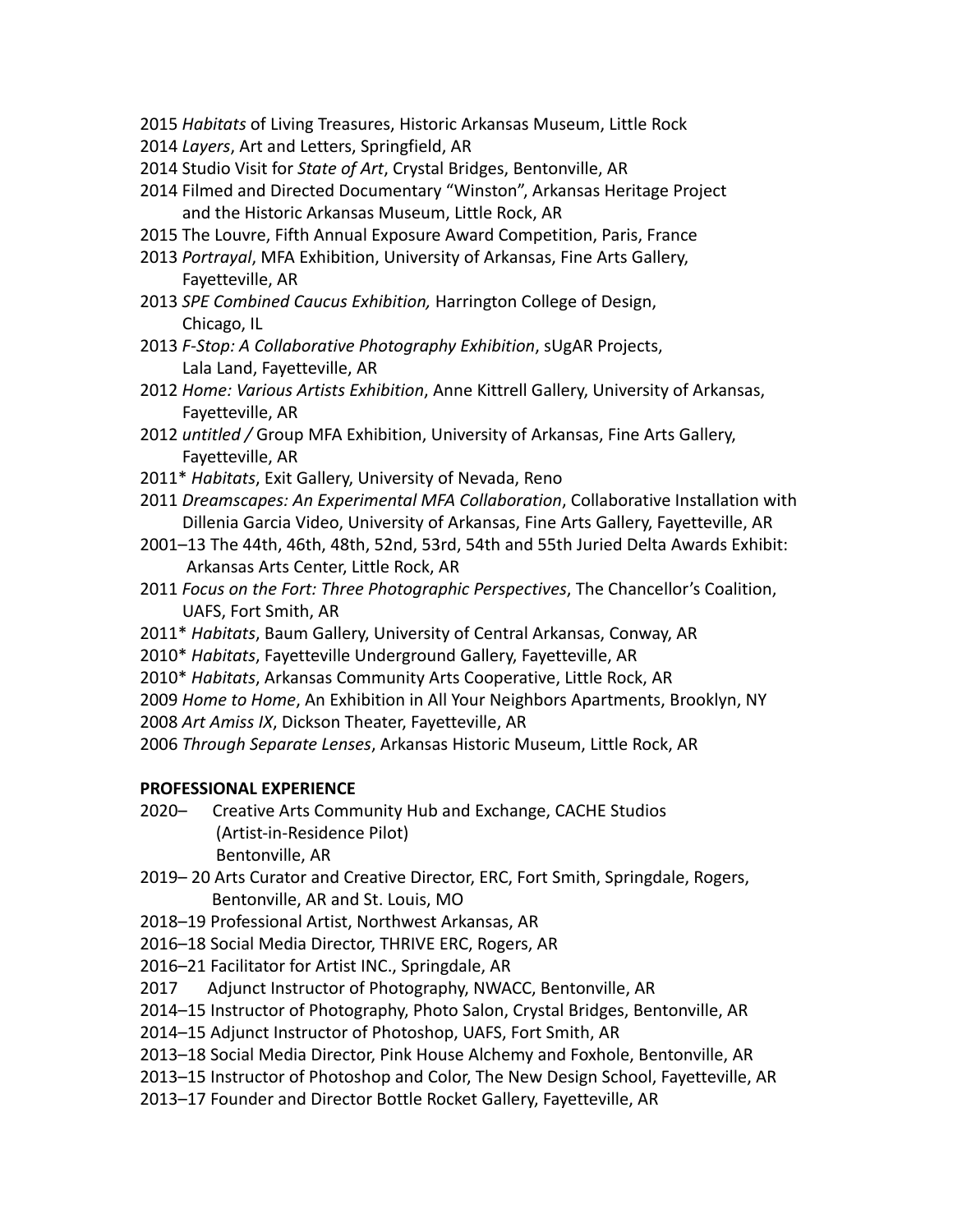- 2010–13 2D Design, Instructor of Record, University of Arkansas, Fayetteville, AR
- 2011–12 Director of University of Arkansas sUgAR Gallery (University of
- Arkansas Student Gallery), University of Arkansas, Bentonville, AR
- 2012–13 Founder and President of Photo Club, University of Arkansas, Fayetteville, AR
- 2012–13 Teaching Assistant to Michael Peven for Photography, University of Arkansas, Fayetteville, AR
- 2007–11 University of Arkansas at Fort Smith, Staff Photographer, Fort Smith, AR
- 2006 Photography Instructor, Arkansas Arts Center, Little Rock, AR
- 2005–06 Staff Photographer, Arkansas Democrat-Gazette, Little Rock, AR
- 2004–08 Freelancer, The Washington Post, Washington, D.C.
- 2004–05 Assistant to Fashion Photographer, Dillard's Corporate, Little Rock, AR
- 2005 Photo Editor, Localist, bi-monthly music and arts magazine, Little Rock, AR
- 2004 Staff Photographer, The North Little Rock Times, North Little Rock, AR

# **COMMUNITY AND SERVICE PROJECTS**

- 2020– PBS American Portrait, Arkansas Representative, <https://www.pbs.org/american-portrait/>, Conway, AR
- 2019– Prison Stories, Warrior Woman Project, Fayetteville, AR
- 2018– Trailside Village Artist Studios, Community Facilitator, Fayetteville, AR
- 2013–18 Cofounder and Director of Bottle Rocket Gallery and Artist-in-Residence Program, (Funded through a Kickstarter Campaign). Fayetteville, AR.
- 2011–12 Director, sUgAR Gallery, University of Arkansas (University of Arkansas Student Gallery), Bentonville, AR
- 2002 Art to Activism, BFA Exhibition and Project, University of Central Arkansas, Conway, Arkansas

# **AWARDS**

2018 Regional Emmy Nomination for NWA Alive interview, *Kat Wilson the New American Artist*, Fayetteville, AR

2016, 2017, Voted "Best Fine Art Photographer" Idle Class, Fayetteville, AR

2014 \$4000 Fellowship from the Arkansas Arts Council, Little Rock, AR

2013 Student Travel Scholarship from SPE (Society of Photographic Education) Conference in Chicago, IL

2012 Honorable Mention at the 54<sup>th</sup> Annual Juried Delta Exhibition, Little Rock, AR 2011 Contemporaries Award at the 53<sup>rd</sup> Annual Juried Delta Exhibition, Little Rock 2010 The Delta Award at the 52nd Annual Juried Delta Exhibition, Little Rock, AR 2008 1<sup>st</sup> Place for Regional Addy Award in Photography, Fort Smith, AR

2003 2nd Place award for Sports Action for Weeklies, National Press Photographers 2002 1st Place in the Student Competitive Exhibit, University of Central Arkansas 2001 Best Cover Design and Overall Excellence Award, Arkansas Media Awards for Vortex Literary and Arts Journal, Little Rock, AR

2001 1<sup>st</sup> and 3rd for Photography, Arkansas Media Awards, Little Rock, AR 2001 25th Annual Collegiate Competition, 3rd Place, Arkansas Tech, Russellville, AR